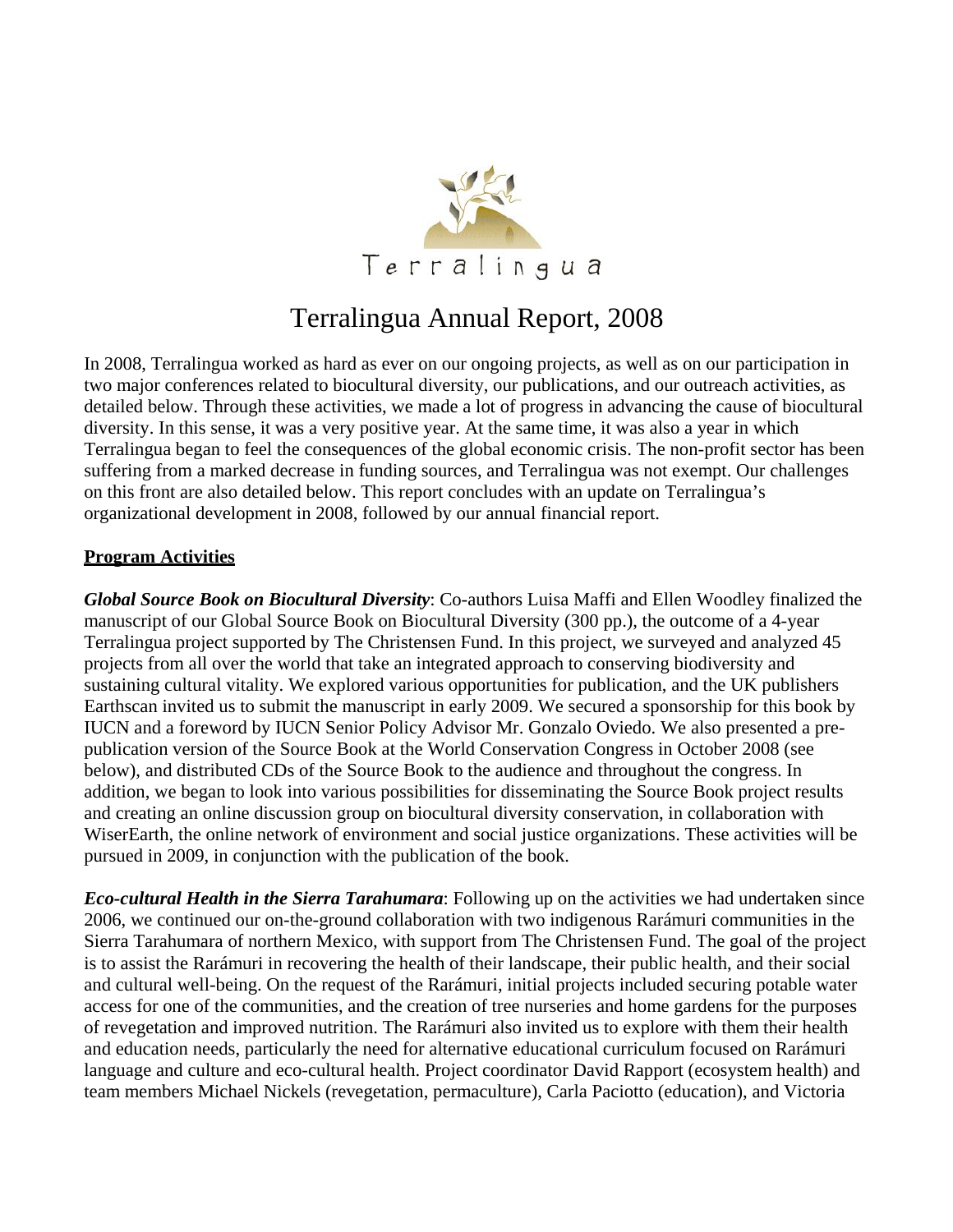Lee (public health and sanitation) carried out a field trip to the Sierra Tarahumara in April 2008 to establish the tree nurseries and home gardens and to conduct health and education surveys. Community members continued to work on the potable water project, which involved laying down an 8-km pipeline from a mountain spring they had previously identified for this purpose. The community teams worked throughout the year as weather and farming activities allowed, and the project had neared completion by the end of the year, with water having reached every household, a large holding tank having been built, and the pipeline being buried for better protection. A new field trip was planned for August 2008, but our plans were halted by the sudden surge of drug-trafficking-related violence in the region, which posed serious risks for both our team and the communities we work with. In consultation with our Rarámuri counterparts, we decided to refocus the project primarily on the educational activities, which we aim to conduct at Terralingua's home base on Salt Spring Island, Canada, with visiting Rarámuri collaborators. With further foundation support for this project being uncertain (see Fundraising below), we began a fundraising campaign aiming to bring a group of Rarámuri to Canada to work with us on the alternative education curriculum. The campaign will be ongoing until we reach our goal.

*Global Indicators of the Status and Trends of Linguistic Diversity and Traditional Knowledge:* In 2006-2008, we carried out another project funded by The Christensen Fund, to develop an Index of Linguistic Diversity (ILD), authored by David Harmon and Jonathan Loh, and a Vitality Index of Traditional Environmental Knowledge (VITEK), authored by Dr. Stanford Zent. These two indicators are meant to be used for the assessment and monitoring of the status and trends of linguistic diversity and traditional environmental knowledge (TEK)—two vital components of biocultural diversity—at global, regional, and local scales. A 103-page technical report on the VITEK was prepared by Dr. Zent and sent out for external review. We received two very positive reviews and by the end of the year we were awaiting a third one. Meanwhile, Dr. Zent began piloting the field application of the VITEK with several indigenous and rural communities in Venezuela, with completion expected by the summer of 2009. A number of other researchers expressed an interest in piloting the VITEK elsewhere, and Dr. Zent provided them with "quick reference" guidelines for this purpose. After testing of the VITEK and publication of the results in peer-reviewed journals, we plan to promote wide use of this indicator in research, community, and policy contexts. Harmon and Loh continued the development of the database and methodology for the ILD, with the technical report expected to be ready in the spring of 2009. The ILD will show trends in the number of mother-tongue speakers of an initial sample of 1500 languages from all continents, spanning back over at least 50 years. Future plans for the ILD include expansion of the database, hosting the database as an interactive tool on Terralingua's website, and options for promoting the ILD as a research, community, and policy tool. We successfully presented both indicators, along with Terralingua Board member Dr. Margaret Florey's Linguistic Vitality Test, at the World Conservation Congress (see below). The session attracted press attention, and an article on it was published in the congress magazine *Terraviva*. Due to the uncertainties about further foundation support for the project (see Fundraising below), we started exploring other funding options and possible partnerships to continue carrying out this project, including a fundraising campaign among our members.

*"Sustaining Cultural and Biological Diversity" Symposium*: On April 2-5, 2008, the American Museum of Natural History (AMNH) in New York, USA, hosted the international symposium "Sustaining Cultural and Biological Diversity in a Rapidly Changing World: Lessons for Global Policy", co-organized by AMNH, the International Union for the Conservation of Nature/Commission on Environmental, Economic, and Social Policy/Theme on Culture and Conservation (IUCN/CEESP/TCC),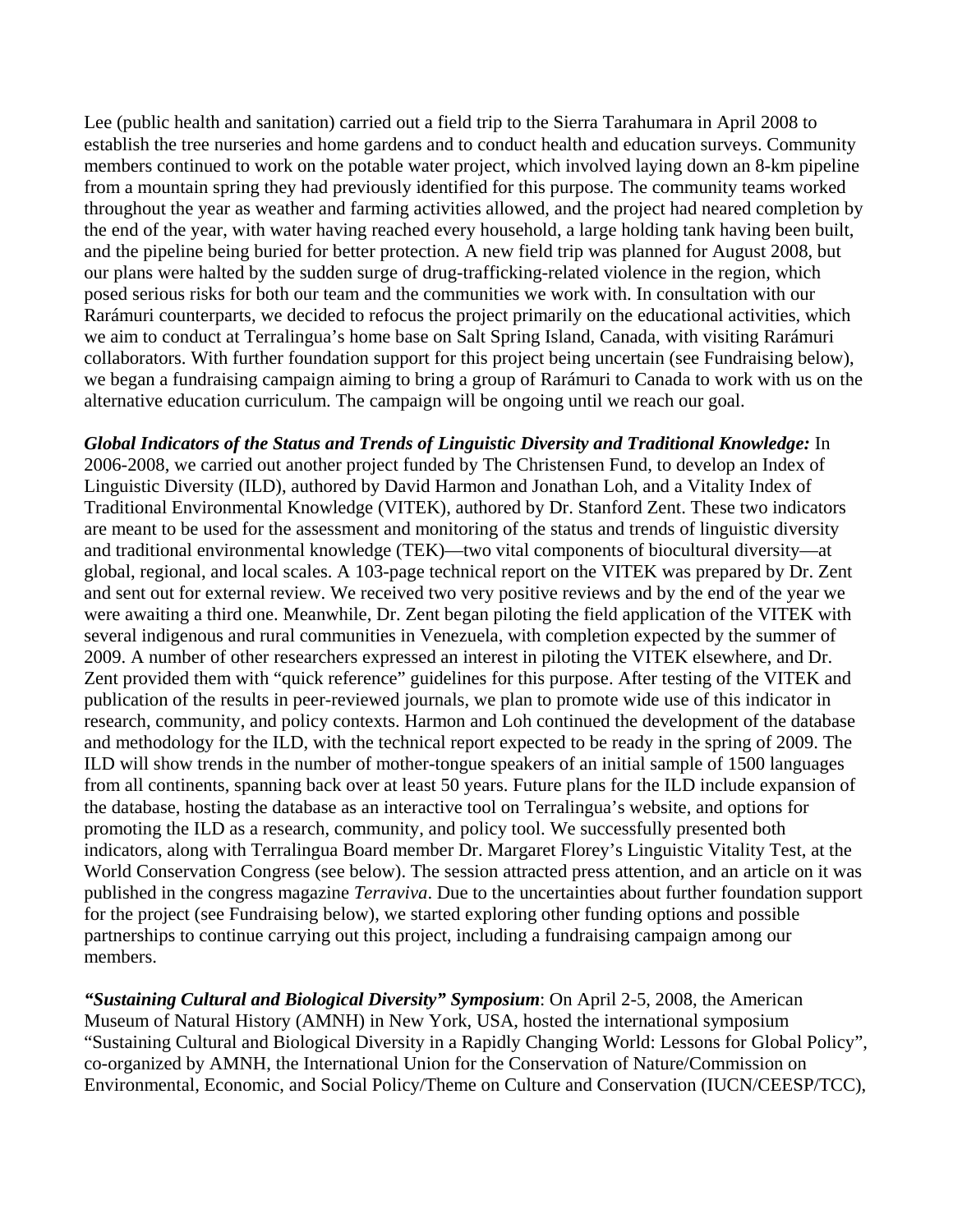and Terralingua. The symposium saw the participation of over 350 people from 22 countries and all continents, including social and natural scientists, conservationists, Indigenous researchers and activists, funders, and members of NGOs and international organizations. We were involved in the overall symposium organization; organized or co-organized and participated in 5 sessions/events related to Terralingua's work; contributed to two of the symposium background papers (see Publications) and reviewed all other background papers; participated in a working group to prepare a draft resolution on cultural and biological diversity for submission at the World Conservation Congress (WCC) in October 2008 (see below); liaised with participants, funders, and media. Terralingua Director Dr. Luisa Maffi delivered one of symposium's opening speeches. Results from the symposium were meant to feed directly into the "Biocultural Diversity Journey" to be held at the WCC and into the WCC policymaking process. A post-symposium volume is to be published by Earthscan (see Publications). For a full report on the symposium, see *Langscape* 2.1. on our website.

*World Conservation Congress*: The fourth quadriennial World Conservation Congress (WCC), the largest international gathering of conservationists, organized by the International Union for the Conservation of Nature (IUCN), was held in Barcelona, Spain on October 5-14, 2008, with over 6,600 leaders from government, the public sector, non-governmental organizations, business, UN agencies and social organizations in attendance. For the first time in the history of the WCC, an entire set of events during the Congress Forum (the NGO "showcase" part of the WCC) was devoted to biocultural diversity and Indigenous Peoples, under the banner "Biocultural Diversity and Indigenous Peoples Journey". In that context, Terralingua organized or co-organized four events (the workshops "The World's Cultural Diversity: New Measurements Show What's Happening and Why It's Important to Conservationists" and "Integrating and Sustaining Cultural and Biological Diversity: The Difficult Questions"; the knowledge café "Diverse Planet, Healthy Planet: Biological and Cultural Diversity as Cornerstones of Eco-cultural Health—Implications for Assessment, Policy, and Implementation"; and the prepublication launch of our Global Source Book on Biocultural Diversity). In addition, we had a Terralingua exhibit at the Biocultural Diversity booth in the Congress exhibition area. Further, we cosponsored three draft resolutions for the approval of the IUCN Members' Assembly: "Integrating Culture and Cultural Diversity into IUCN's Policy and Programme"; "Implementing the United Nations Declaration on the Rights of Indigenous Peoples"; and "Recognition and Conservation of Sacred Natural Sites in Protected Areas". All three resolutions were passed by the Assembly, and following the WCC we began to engage with IUCN in the process of prioritization of resolutions for implementation. For a full report on the WCC, see *Langscape* 2.3. on our website.

#### **Publications and Media**

Our publications in 2008 included:

- Luisa Maffi's article "Talking diversity", published in *World Conservation: The Magazine of the World Conservation Union*, January 2008.
- Multiple contributions to two background papers for the AMNH symposium: "How Do Biodiversity and Culture Intersect?" (lead author: Jules Pretty) and "Measuring and Monitoring State and Trends in Biodiversity and Culture" (lead authors: Dave Harmon & Jonathan Loh).
- Revised versions of the two above papers, as well as a new paper on biocultural diversity and eco-cultural health by David Rapport and Luisa Maffi, to appear in a post-symposium edited volume to be published by Earthscan (Jules Pretty and Sarah Pilgrim, eds.).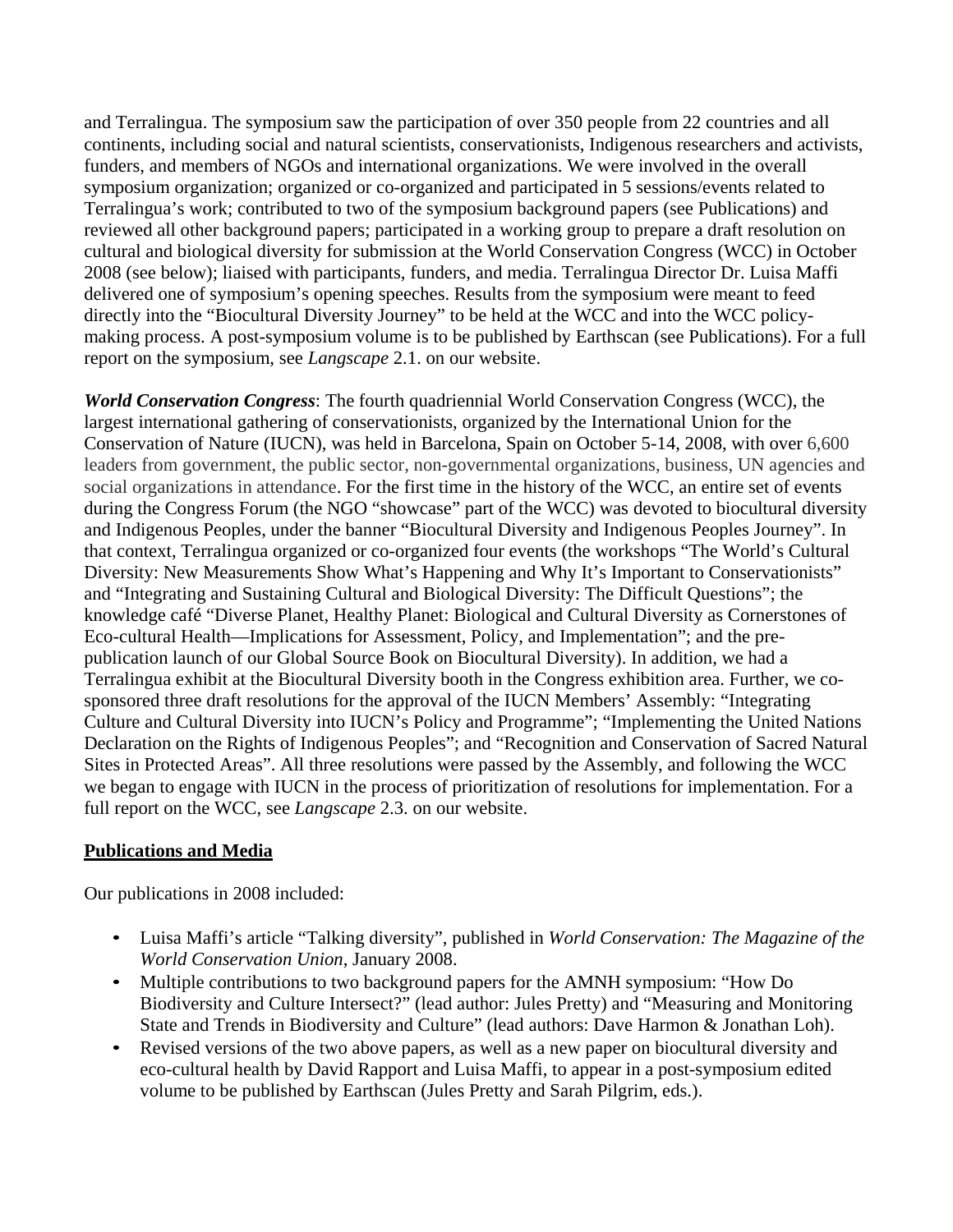• Articles "Cultural Vitality" (Luisa Maffi) and "How Are We Doing?" (David Rapport), published in the special October 2008 "Indigenous Intelligence" issue of *Resurgence Magazine*, which was distributed free at the WCC.

In addition, we were invited by Earthscan to submit the manuscript of our Global Source Book on Biocultural Diversity for publication.

Our media presence included:

- Interviews with Luisa Maffi and David Rapport on biocultural diversity and eco-cultural health, conducted by journalist Mark Sommer of the radio program series "World of Possibilities" during the AMNH symposium. The interviews are available on Mainstream Media Project website [www.aworldofpossibilities.com/action/info235.html.](http://www.aworldofpossibilities.com/action/info235.html)
- Interview with Luisa Maffi on Terralingua and biocultural diversity, conducted by journalist/author [Terry Glavin. The article "In Defence of Difference" was published in](http://www.seedmagazine.com/news/2008/10/in_defense_of_difference_1.php) *Seed*, October 7 2008, at
- [http://www.seedmagazine.com/news/2008/10/in\\_defense\\_of\\_difference\\_1.php.](http://www.seedmagazine.com/news/2008/10/in_defense_of_difference_1.php) • Interview with Luisa Maffi on biocultural and linguistic diversity, conducted by Frank Aragona
- of Agroinnovations. The interview is available at [http://agroinnovations.com/component/option,com\\_mojo/Itemid,182/p,37/lang,en/.](http://agroinnovations.com/component/option%2Ccom_mojo/Itemid%2C182/p%2C37/lang%2Cen/)
- Interview with Luisa Maffi on biocultural diversity and sacred sites, conducted by filmmaker Toby McLeod of the Sacred Lands Project during the WCC, for an upcoming television series on sacred sites.

# **Outreach**

In 2008, we completely overhauled our website and worked to make it more streamlined, appealing, and informative, and to begin to turn it into a full-fledged educational tool on biocultural diversity. We also launched Volume 2 of our handsomely redesigned electronic newsletter *Langscape*, which is sent out to all of Terralingua's members.

In anticipation of the activities we expect to conduct in 2009 on biocultural diversity education (see Fundraising below), we worked to establish several strategic partnerships with other relevant organizations (such as WiserEarth, the International Society of Ethnobiology, and World of Possibilities). These will be further pursued in 2009.

In late October-early November 2008, we were hosted at the Chinese Institute of Applied Ecology (Shenyang) and Inner Mongolia University (Hohhot) for lectures on biocultural diversity and ecocultural health and meetings with Chinese researchers, academics, and students. This visit led to exploring prospects for collaborative research on the ecological and cultural restoration of the Inner Mongolian grasslands.

## **Fundraising**

The effects of the global economic crisis on the non-profit sectors translated into diminishing funding for Terralingua in 2008. We received two small contracts (from the United Nations Environment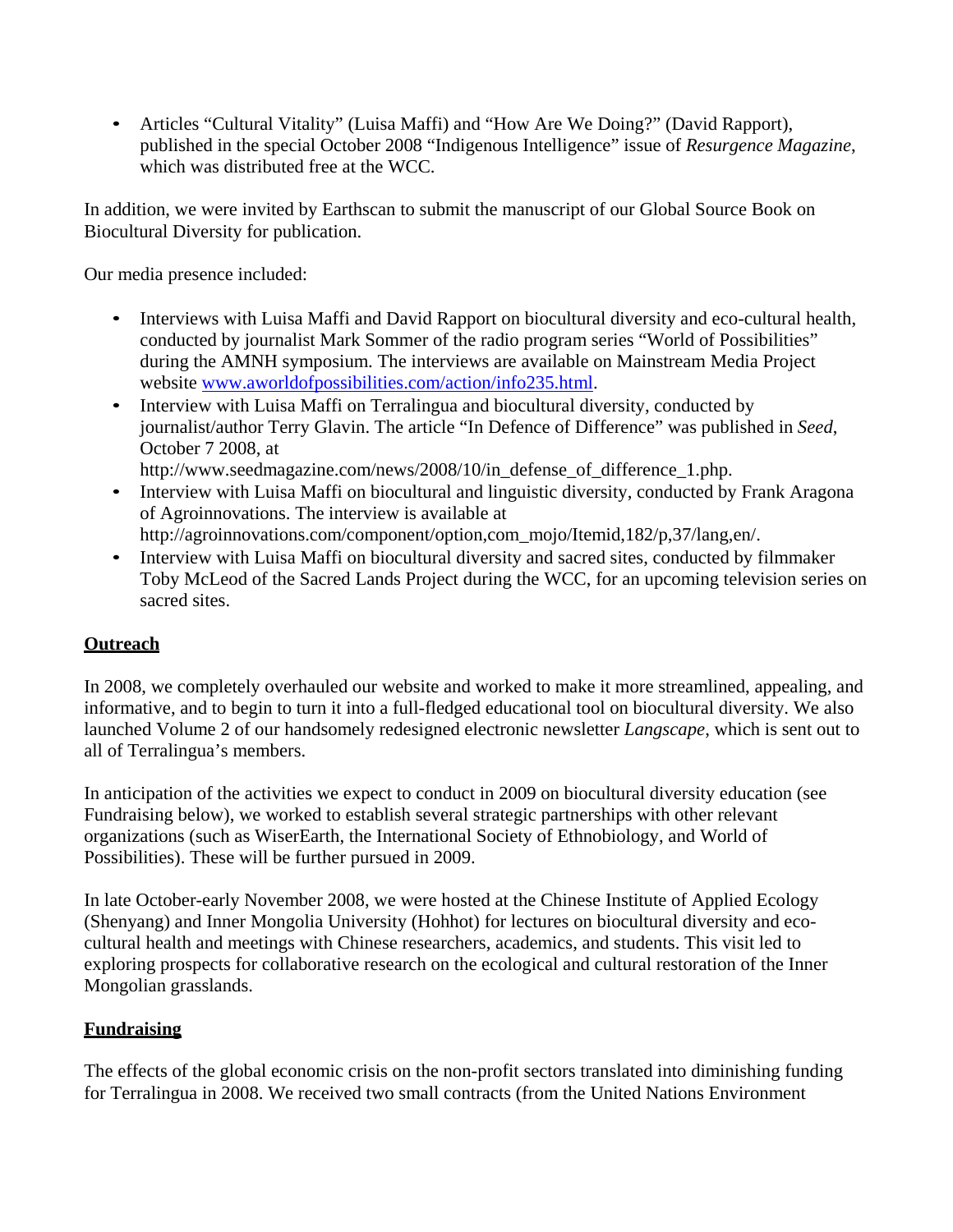Program and the American Museum of Natural History), as well as the remainder of the Al Roat bequest that we had been given in 2007. We were also invited to submit a grant proposal to The Christensen Fund (TCF) for biocultural diversity education for 2009. On the other hand we were not, at least for the time being, able to secure further support for our Biocultural Indicators and Sierra Tarahumara projects, or new funding for the development of our planned Atlas of Biocultural Diversity. A fundraising event we held in the fall brought in a small amount of funding for the continuation of the Sierra Tarahumara project. Overall, however, individual donations were also significantly down from previous years.

As the financial report included below shows, this means our 2008 income was not sufficient to cover our expenses for both projects and general operations. In spite of prudent financial management, we started using our reserves: that is, the unrestricted funds coming from the Roat bequest and the undesignated donations of our other members and supporters. A careful review of possible alternative funding sources suggested that the prospects for foundation grants related to biocultural diversity remain very limited. Most foundations and other funding agencies are not yet "on board" with the integrative idea of biocultural diversity, and thus our objectives and projects still "fall through the cracks" of the agencies' funding guidelines. Nevertheless, in the later part of the year we geared up for an extended fundraising campaign, directed to both foundations and our membership. We developed a database of funding sources and began drafting letters of inquiry to foundations. We also launched a members' donation drive that will continue through 2009, with the aim to gather funding for our specific projects as well as to support general operations. The long-term future of Terralingua and our ability to continue to pursue our mission of sustaining biocultural diversity depend crucially on our ability to generate a steady stream of income to match our expenses, without cutting significantly into our reserves. This will be our main challenge for the foreseeable future.

#### **Organizational Development**

Early in the year, we were able to hire two outstanding part-time helpers: Tania Aguila (administrative assistant, membership secretary) and Ortixia Dilts (web developer/manager, newsletter editor). Administrative help was crucial for overhauling and upgrading our accounting and budgeting system; updating our membership database and stepping up member relations through an ongoing membership drive and contact with existing members; and developing an updated database of funding sources and initial fundraising efforts with foundations and our membership. The hiring of an in-house designer/editor allowed us to revamp our website and re-launch our newsletter (see Outreach above).

Board composition at the beginning of 2008 was as follows:

Sheri Tatsch, Chair (2007-9) Susan Fassberg, Director (2006-8) E. Annamalai, Vice-Chair (2007-8) Margaret Florey, Director (2007-9)<br>Alan Hedley, Secretary & Treasurer (2006-8) Eugene Hunn, Director (2007-9) Alan Hedley, Secretary & Treasurer (2006-8)

#### **Officers Governors-at-Large**

Rauna Kuokkanen, Director (2008-10)

In August 2008, Terralingua received the resignation of then Chair of the Board Sheri Tatsch. In October, Alan Hedley indicated his intention not to run for another term on the Board at the end of her term, and Rauna Kuokkanen her intention to step down at the end of the year. Annamalai ended his 1 year term as Vice-Chair and was elected to a 3-year term as Governor-at-Large (2009-11). Susan